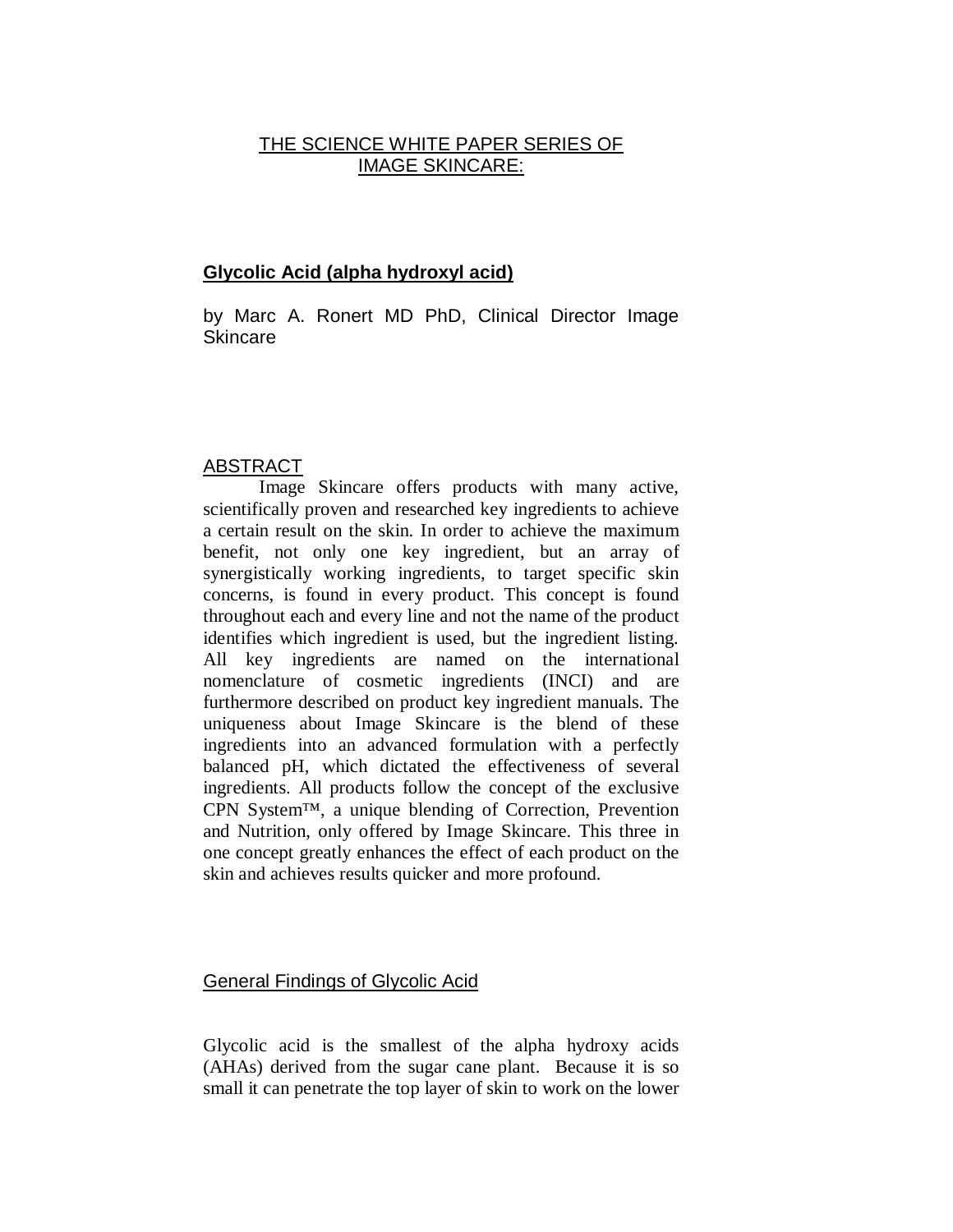layers of skin or living cells. Glycolic acid has been proven to reduce signs of aging such as wrinkles, loose skin, and hyperpigmentation. Glycolic acid is prepared by the reaction of [chloroacetic acid](http://en.wikipedia.org/wiki/Chloroacetic_acid) with [sodium hydroxide](http://en.wikipedia.org/wiki/Sodium_hydroxide) followed by reacidification

### $ClCH_2CO_2H + NaOH \rightarrow HOCH_2CO_2H + NaCl$

#### Figure 1: The reaction to create Glycolic Acid

Because of its high acidity, it is used as an exfoliating agent in skin products and chemical peels to remove the damaged upped layers of skin. As the flaky dead skin is removed with glycolic acid treatment younger, healthier skin underneath appears. Also, because glycolic acid is a hygroscopic it is able to draw moisturizers into the newlyexfoliated skin surface leaving the skin not only less wrinkly, but also bright and hydrated.



Figure 2: Chemical structure of glycolic acid

#### The role in Pigment Disorders

Glycolic Acid has been effective in treating pigmentary lesions such as melasma, solar lentigines, and postinflammatory hyperpigmentation. A clinical study done to understand the effect of AHAs on melanogenesis, (the formation of melanin or dark spots by living cells) was done using melanin assays, growth curve determinations, Northern and Western blotting for melanogenic proteins [tyrosinase, tyrosinase related protein (TRP)-1 and TRP-2],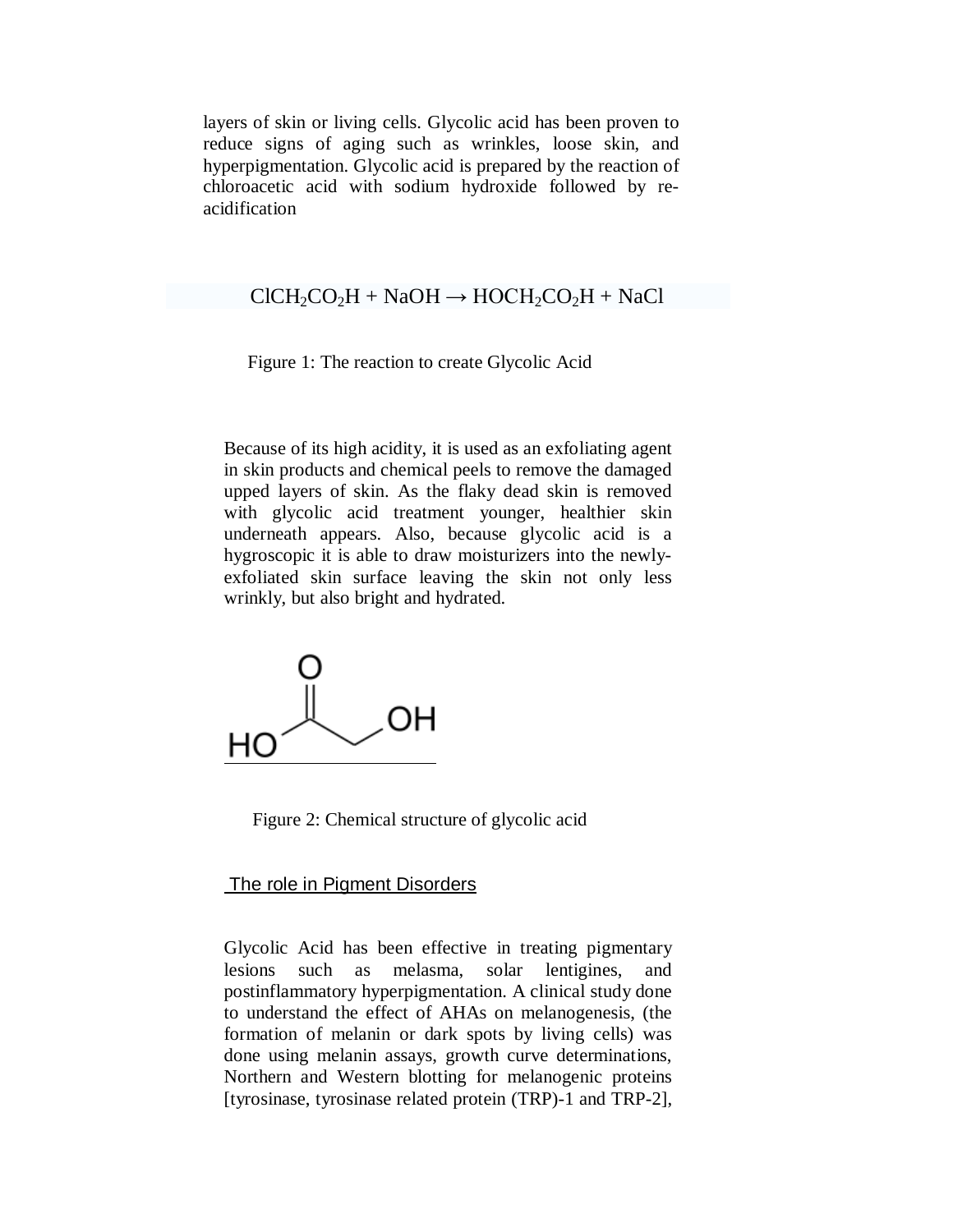and tyrosinase and, 4-dihydroxyphenylalaninechrome tautomerase enzyme activity assays using mouse B16 and human melanoma cell. The result was Glycolic Acid at at doses of 300 or 500 microg/ml inhibited melanin formation without affecting cell growth. Tyrosinase activity was also inhibited, the enzyme that speeds up the production of melanin. The conclusion from the study was Glycolic Acid reduces pigmentary lesions not only by accelerating the turnover of the epidermis but also by directly inhibiting melanin formation in melanocytes.

## The role in photo- aged skin

A clinical study on glycolic acid was performed to show the effects of it on photo-aged skin by clinical and microanalytic means. Photo-aged skin is skin that has had prolonged exposure to UV radiation leaving evidence of aging on the skin such as dark spots and wrinkles. The study used a lotion containing 25% glycolic, lactic, or citric acid to one forearm and a placebo lotion to the opposite forearm for 6 months. Thickness of the arm was measured throughout the study and biopsy specimens from both forearms were taken at the end of the study. This clinical study found treatment with AHAs caused an approximate 25% increase in skin thickness along with increased acid mucopolysaccharides, improved quality of elastic fibers, and increased density of collagen with no evident inflammation. The study proved glycolic acid not only heals damaged photo-aged skin but reversers the signs of damaged, photo-aged skin. After treatment with glycolic acid, skin is left firmer, smoother, and tighter.

### The role as an anti-oxidant and anti-inflammatory

A study proved glycolic acid to act as an anti-oxidant and anti-inflammatory. The objective was to test the effects of short-wave ultraviolet light (UVB) on skin treated with glycolic acid. Two different studies were done to test this. One study tested the effect of topical glycolic acid on the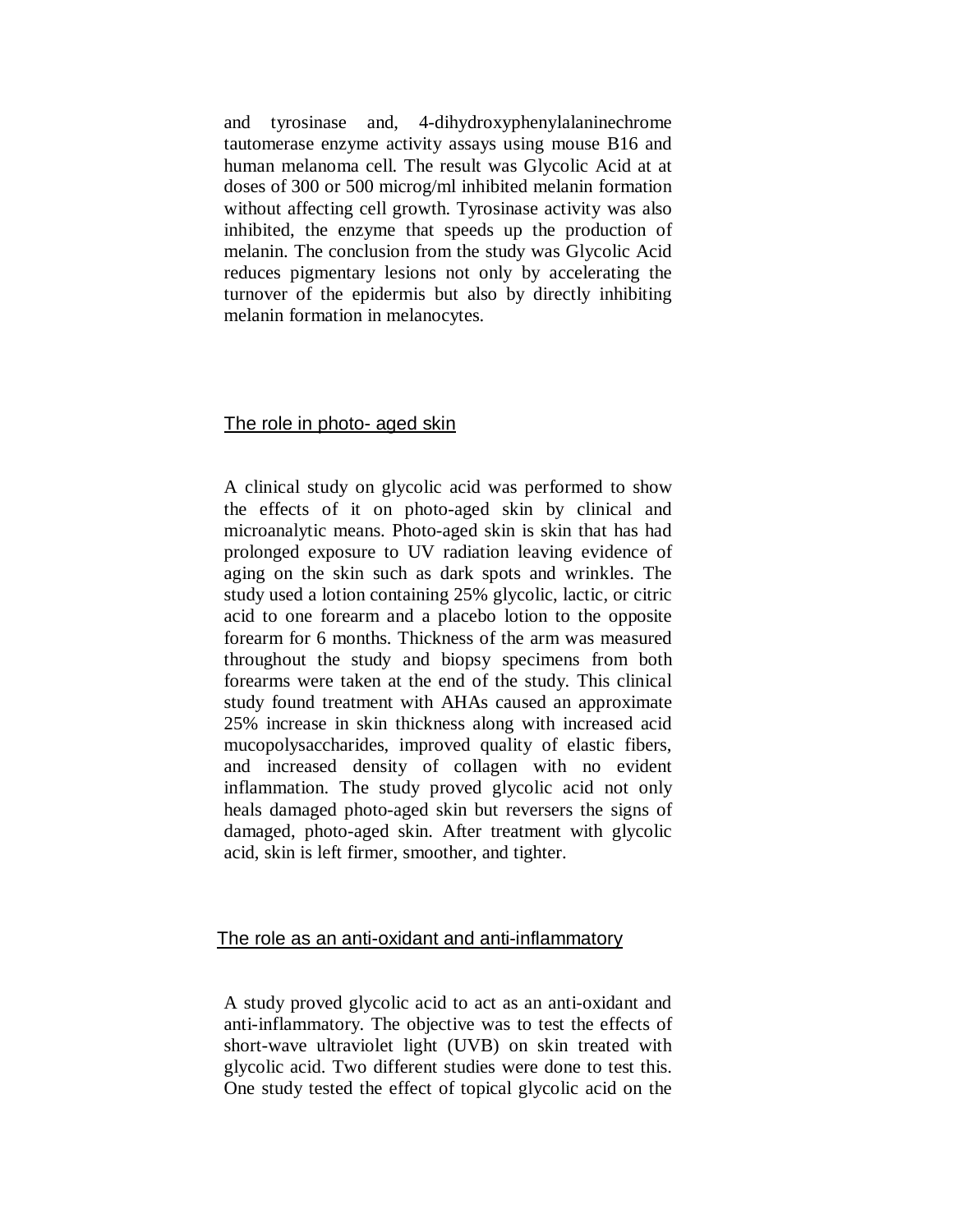backs of human volunteers using erythematous templates. Erythema, or redness of skin, was induced by exposure to three times the minimum erythema dose (MED) of UVB. A Glycolic acid cream was added to the template beginning 4 hours prior irradiation four times a day. A second template on the same subject was used as a vehicle control. After 48 hours there was a reduction in the erythema of the glycolic acid cream where in the vehicle treatment there was none. The second study done was to understand the effect of glycolic acid treatments applied at different times and for different amounts of time on the skin. To do this, four test sites were exposed to UVB light in different manners. The first site was a non treated control site. The second site had the same amount of UVB as the first site but was treated with a glycolic acid based products 24 hours before irradiation for 7 days. Site 3 was treated with these glycolic acid products 3 weeks prior to being exposed to the UVB light. What this study found was a 16% reduction in irritation was observed in the skin treated in site 2 with the glycolic acid treatment for 7 days prior to UVB exposure compared to site 1 where there was no treatment. When the skin was treated for three weeks prior to UVB exposure as in site 3, the results revealed the skin achieved a sun protection factor (SPF) of 2.4. The results revealed topical glycolic acid provides a photoprotective effect to pretreated skin and when it is applied to irradiated skin, it speeds up the resolution of erythema. Therefore glycolic acid acts as an antioxidant and anti-inflammatory.

Image Skincare offers effective products with glycolic acid mainly in the Ageless<sup>™</sup> line. An effective treatment regime can be established using the *Ageless total facial cleanser* and the *Ageless total anti-aging serum with Stem Cell Technology* in the morning, and the *Ageless total facial cleanser* as well as the *Ageless total repair crème*  (beginning with 2 to 3 times a week) in the night. All of these products contain effective amounts of a blend of alpha hydroxy acid, anti-oxidants and botanicals.

References

1. "The inhibitory effect of glycolic acid and lactic acid on melanin synthesis in melanoma cells", [Usuki A,](http://www.ncbi.nlm.nih.gov.www2.lib.ku.edu:2048/sites/entrez?Db=pubmed&Cmd=Search&Term=%22Usuki%20A%22%5BAuthor%5D&itool=EntrezSystem2.PEntrez.Pubmed.Pubmed_ResultsPanel.Pubmed_DiscoveryPanel.Pubmed_RVAbstractPlus) [Ohashi A,](http://www.ncbi.nlm.nih.gov.www2.lib.ku.edu:2048/sites/entrez?Db=pubmed&Cmd=Search&Term=%22Ohashi%20A%22%5BAuthor%5D&itool=EntrezSystem2.PEntrez.Pubmed.Pubmed_ResultsPanel.Pubmed_DiscoveryPanel.Pubmed_RVAbstractPlus) [Sato H,](http://www.ncbi.nlm.nih.gov.www2.lib.ku.edu:2048/sites/entrez?Db=pubmed&Cmd=Search&Term=%22Sato%20H%22%5BAuthor%5D&itool=EntrezSystem2.PEntrez.Pubmed.Pubmed_ResultsPanel.Pubmed_DiscoveryPanel.Pubmed_RVAbstractPlus) [Ochiai Y,](http://www.ncbi.nlm.nih.gov.www2.lib.ku.edu:2048/sites/entrez?Db=pubmed&Cmd=Search&Term=%22Ochiai%20Y%22%5BAuthor%5D&itool=EntrezSystem2.PEntrez.Pubmed.Pubmed_ResultsPanel.Pubmed_DiscoveryPanel.Pubmed_RVAbstractPlus) [Ichihashi M,](http://www.ncbi.nlm.nih.gov.www2.lib.ku.edu:2048/sites/entrez?Db=pubmed&Cmd=Search&Term=%22Ichihashi%20M%22%5BAuthor%5D&itool=EntrezSystem2.PEntrez.Pubmed.Pubmed_ResultsPanel.Pubmed_DiscoveryPanel.Pubmed_RVAbstractPlus) [Funasaka Y.](http://www.ncbi.nlm.nih.gov.www2.lib.ku.edu:2048/sites/entrez?Db=pubmed&Cmd=Search&Term=%22Funasaka%20Y%22%5BAuthor%5D&itool=EntrezSystem2.PEntrez.Pubmed.Pubmed_ResultsPanel.Pubmed_DiscoveryPanel.Pubmed_RVAbstractPlus) PubMed, 2003;12 Suppl 2:43-50.